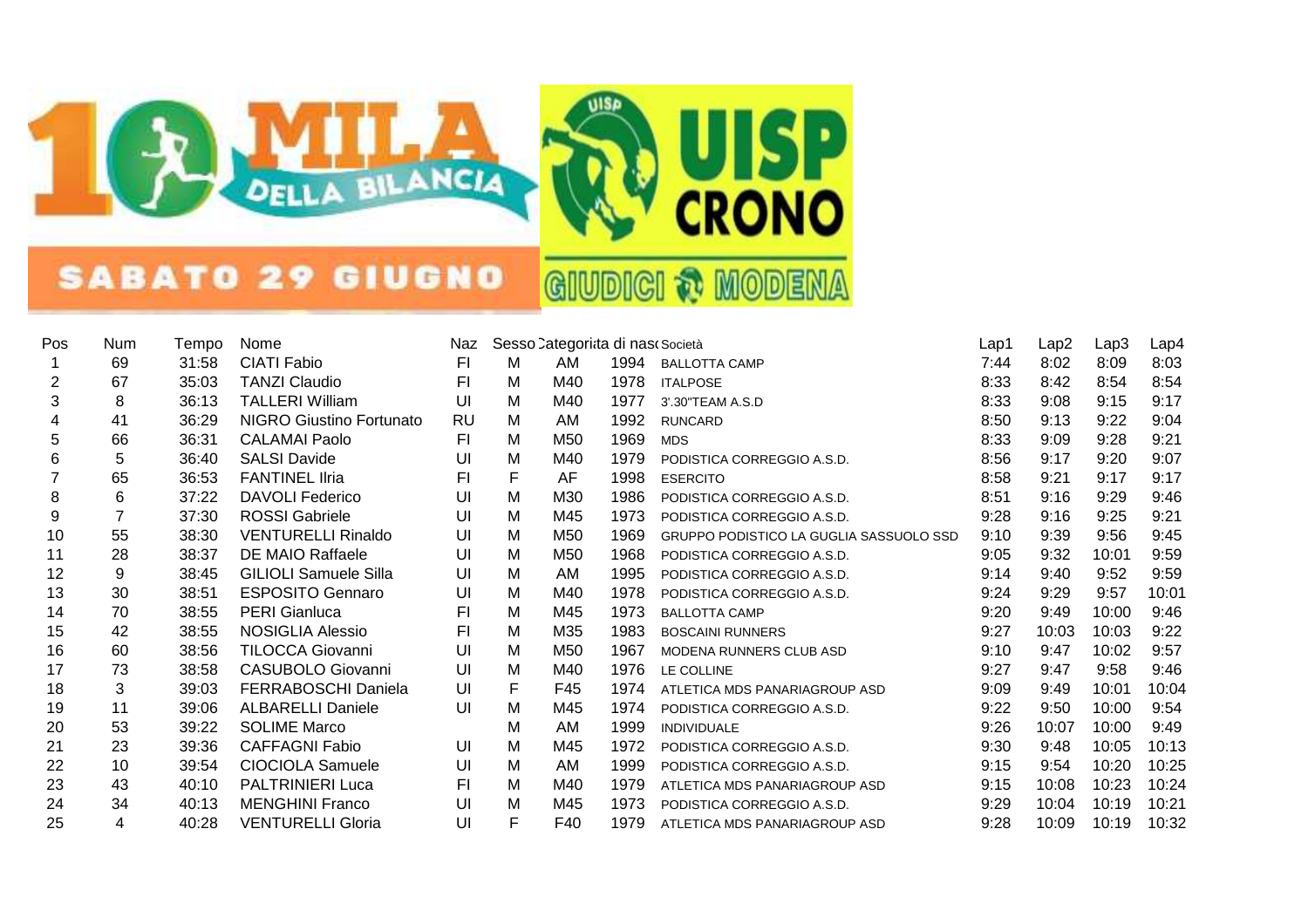| 26 | 29 | 40:58 | <b>DE NARDI Alberto</b>      | FI             | М | M35             | 1982 | <b>BOSCAINI RUNNERS</b>                 | 9:34  | 10:28 | 10:29 | 10:27 |
|----|----|-------|------------------------------|----------------|---|-----------------|------|-----------------------------------------|-------|-------|-------|-------|
| 27 | 57 | 41:01 | <b>GOVI Marco</b>            | UI             | M | M50             | 1966 | POL. SCANDIANESE                        | 9:28  | 10:13 | 10:37 | 10:43 |
| 28 | 68 | 41:34 | <b>MARTINELLI Sarah</b>      | F1             | F | F35             | 1981 | <b>GP QUADRIFOGLIO</b>                  | 9:26  | 10:13 | 10:40 | 11:15 |
| 29 | 80 | 41:36 | CALO' Samuele                | FI             | M | M40             | 1976 | LA FRATELLANZA                          | 9:11  | 10:22 | 11:10 | 10:53 |
| 30 | 64 | 41:56 | <b>BONANNO Nicolo'</b>       | UI             | M | M40             | 1979 | <b>INTERFORZE</b>                       | 10:00 | 10:26 | 10:55 | 10:35 |
| 31 | 35 | 42:12 | <b>METEORI</b> Emanuele      | UI             | M | M40             | 1975 | ATLETICA MDS PANARIAGROUP ASD           | 8:48  | 9:37  | 12:22 | 11:25 |
| 32 | 13 | 42:41 | <b>MALVERTI Raffaella</b>    | UI             | F | F45             | 1972 | PODISTICA CORREGGIO A.S.D.              | 9:49  | 10:40 | 11:02 | 11:10 |
| 33 | 74 | 43:05 | <b>MICHELINI Massimo</b>     | F <sub>1</sub> | M | M45             | 1971 | <b>PICORUNNERS</b>                      | 10:13 | 10:45 | 11:05 | 11:02 |
| 34 | 17 | 43:42 | <b>BASILE Nicola</b>         | <b>RU</b>      | M | M60             | 1958 | <b>RUNCARD</b>                          | 9:59  | 10:45 | 11:20 | 11:38 |
| 35 | 71 | 43:47 | <b>BARBOLINI Angelo</b>      | FI             | M | M45             | 1971 | GP ARCI GODOOW                          | 9:53  | 11:01 | 11:37 | 11:16 |
| 36 | 20 | 43:57 | <b>BELLESIA Marco</b>        | UI             | M | M40             | 1976 | PODISTICA CORREGGIO A.S.D.              | 10:20 | 10:56 | 11:23 | 11:18 |
| 37 | 15 | 43:58 | <b>BACCHETTINI Nicola</b>    | UI             | M | M50             | 1969 | PODISTICA CORREGGIO A.S.D.              | 10:21 | 11:01 | 11:22 | 11:14 |
| 38 | 14 | 45:19 | <b>ATTANASIO Simone</b>      | U              | M | AM              | 1996 | UISP COMITATO TERR.LE BOLOGNA           | 11:02 | 11:26 | 11:33 | 11:18 |
| 39 | 27 | 45:22 | <b>DAVOLI Gianluca</b>       | F1             | M | M45             | 1974 | <b>ASD 'VINI FANTINI'</b>               | 10:22 | 11:22 | 11:49 | 11:49 |
| 40 | 59 | 45:33 | <b>MARINI Guerino</b>        | F1             | M | M40             | 1975 | PODISTICA PONTELUNGO BOLOGNA            | 10:19 | 11:28 | 11:57 | 11:49 |
| 41 | 32 | 46:05 | GILIOLI Marianna Angelica    | U              | F | AF              | 2000 | PODISTICA CORREGGIO A.S.D.              | 10:19 | 11:25 | 12:00 | 12:21 |
| 42 | 25 | 46:15 | <b>ROSSI Cristian</b>        | <b>RU</b>      | M | M45             | 1974 | <b>RUNCARD</b>                          | 10:55 | 11:28 | 11:57 | 11:55 |
| 43 | 31 | 46:53 | <b>GALIOTTO Paolo</b>        | UI             | M | M50             | 1965 | PODISTICA CORREGGIO A.S.D.              | 11:01 | 11:41 | 12:00 | 12:11 |
| 44 | 37 | 46:58 | <b>MORONI Francesco</b>      | <b>RU</b>      | M | M45             | 1972 | <b>RUNCARD</b>                          | 11:32 | 12:00 | 12:04 | 11:22 |
| 45 | 79 | 47:00 | DALL'OLIO Antonio            |                | M | M50             | 1968 | <b>CORASSORI</b>                        | 10:41 | 12:50 | 11:48 | 11:41 |
| 46 | 75 | 47:50 | SITTA Emanuela               | F <sub>1</sub> | F | F <sub>50</sub> | 1969 | CAGNON                                  | 11:28 | 12:03 | 12:04 | 12:15 |
| 47 | 39 | 48:25 | <b>NERSTINI Claudio</b>      | <b>RU</b>      | M | M60             | 1958 | <b>RUNCARD</b>                          | 11:38 | 12:03 | 12:18 | 12:26 |
| 48 | 52 | 49:04 | <b>SGARBI Alberto</b>        | <b>RU</b>      | M | M50             | 1966 | <b>RUNCARD</b>                          | 11:30 | 12:22 | 12:38 | 12:34 |
| 49 | 50 | 49:13 | <b>RONDINI Monica</b>        | U              | F | F <sub>50</sub> | 1969 | PODISTICA CORREGGIO A.S.D.              | 11:58 | 12:15 | 12:29 | 12:31 |
| 50 | 51 | 49:16 | <b>SANTI Franco</b>          | <b>RU</b>      | M | M50             | 1967 | <b>RUNCARD</b>                          | 11:25 | 12:14 | 12:46 | 12:51 |
| 51 | 63 | 49:46 | <b>SOLMI Stefano</b>         | UI             | M | M60             | 1958 | MADONNINA PODISMO G.S. ASD              | 12:05 | 12:21 | 12:39 | 12:41 |
| 52 | 16 | 50:07 | <b>BASCHIERI Cristiana</b>   | U              | F | F <sub>55</sub> | 1964 | UISP PROV.LE MODENA                     | 12:10 | 12:33 | 12:42 | 12:42 |
| 53 | 33 | 50:23 | <b>GILIOLI Viola Dorotea</b> | UI             | F | AF              | 1997 | PODISTICA CORREGGIO A.S.D.              | 11:30 | 12:27 | 13:24 | 13:02 |
| 54 | 62 | 50:38 | <b>MOROTTI Chiara</b>        | <b>RU</b>      | F | F30             | 1988 | <b>RUNCARD</b>                          | 11:41 | 12:43 | 13:04 | 13:10 |
| 55 | 84 | 50:47 | PAGANI Gianpaolo             |                | M | M55             | 1961 |                                         | 12:15 | 12:51 | 12:54 | 12:47 |
| 56 | 81 | 51:10 | <b>MORINI Antonio</b>        |                | M | M55             | 1964 | <b>CIBENO</b>                           | 12:22 | 12:44 | 13:05 | 12:59 |
| 57 | 12 | 51:33 | <b>ANDONE Francesca</b>      | UI             | F | F40             | 1979 | <b>RUN IT ASD</b>                       | 12:23 | 13:10 | 13:05 | 12:55 |
| 58 | 82 | 51:52 | <b>CAMPANI Milena</b>        | F1             | F | F45             | 1972 | POD.FORMIGINESE                         | 12:38 | 12:58 | 13:05 | 13:11 |
| 59 | 24 | 52:14 | <b>COCCHI Giuliano</b>       | <b>RU</b>      | M | M45             | 1974 | <b>RUNCARD</b>                          | 11:47 | 12:31 | 13:48 | 14:08 |
| 60 | 54 | 52:45 | <b>VENTURELLI Anna</b>       | UI             | F | F <sub>55</sub> | 1964 | GRUPPO PODISTICO LA GUGLIA SASSUOLO SSD | 11:46 | 13:43 | 13:38 | 13:38 |
| 61 | 77 | 52:58 | <b>GIAROLI Angelo</b>        | F <sub>l</sub> | M | M60             | 1959 | PRO PATRIA MILANO                       | 12:58 | 13:22 | 13:26 | 13:12 |
| 62 | 45 | 53:44 | PAVESI Ermanno               | F1             | M | M70             | 1948 | ATL. CIBENO                             | 13:00 | 13:25 | 13:36 | 13:43 |
| 63 | 26 | 54:21 | <b>D'ASARO Giuseppe</b>      | UI             | M | M40             | 1978 | PODISTICA CORREGGIO A.S.D.              | 12:19 | 14:08 | 14:12 | 13:42 |
| 64 | 46 | 54:32 | <b>PICCININI Chiara</b>      | UI             | F | F45             | 1970 | PODISTICA CORREGGIO A.S.D.              | 12:57 | 13:37 | 14:04 | 13:54 |